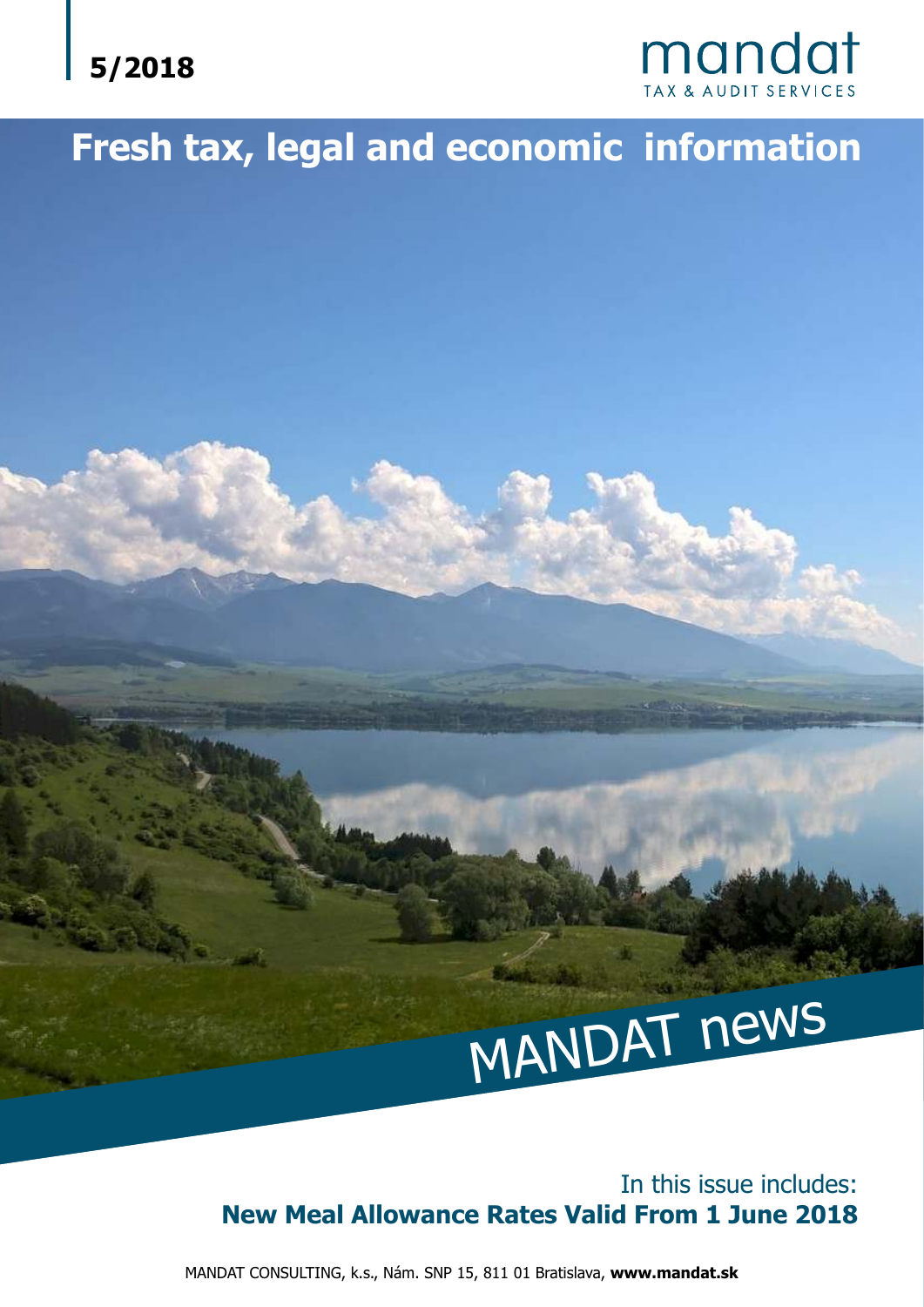## mandat

#### **NEW MEAL ALLOWANCE RATES VALID FROM 1 JUNE 2018**

In this issue of Mandat News, we would like to draw your attention the new (higher) meal allowances for domestic business trips that are applicable from 1 June 2018.

Reimbursement of expenses on business trips is governed by Act No. 283/2002 Coll. on Travel Allowances, as amended. New amounts of meal allowances are set out in the Measure No. 148/2018 Coll. of the Ministry of Labour, Social Affairs and Family of the Slovak Republic. During 2018, it is therefore necessary to take into account this change and to reimburse the expenses on meals using the "old" rates until the end of May. From June, the higher rates are applicable.

Until the end of May 2018, the following meal allowance rates were applicable to domestic business trips:

 $5-12$  hours = EUR 4.50 12–18 hours =  $EUR 6.70$ over 18 hours  $=$  EUR 10.30

From 1 June 2018, meal allowance rates are set out as follows:

 $5-12$  hours = FUR 4.80  $12-18$  hours = EUR 7.10 over  $18$  hours = EUR  $10.90$ 

Thus, the meal allowance has increased by EUR 0.30 for the first period, by EUR 0.40 for the second period and by EUR 0.60 for the third period. Pursuant to Act No. 311/2001 Coll., the Labour Code, as amended, an employer is obliged to provide a contribution to an employee in the amount of at least 55 % of the meal, in addition to 55 % of the meal allowance provided for a business trip lasting from 5 to 12 hours according to a special regulation. Up to 55 % of the amount of EUR 4.50 (meal allowance for a business trip lasting from 5 to 12 hours), i.e. EUR 2.48, could be accounted as an eligible expense by the employer (until the end of May 2018). From June 2018, up to 55 % of EUR 4.80, i.e. EUR 2.64, can be accounted as an eligible expense by the employer.

Jana Princová

e-mail: **jana.princova@mandat.sk**Tel.: +421 2 571042-35

#### **NOT TO BE MISSED**

#### **Important dates**

Overview of important dates in the August-September 2018 can be found on our website:**http://www.mandat.sk**

П

 $\mathbb{R}^n$